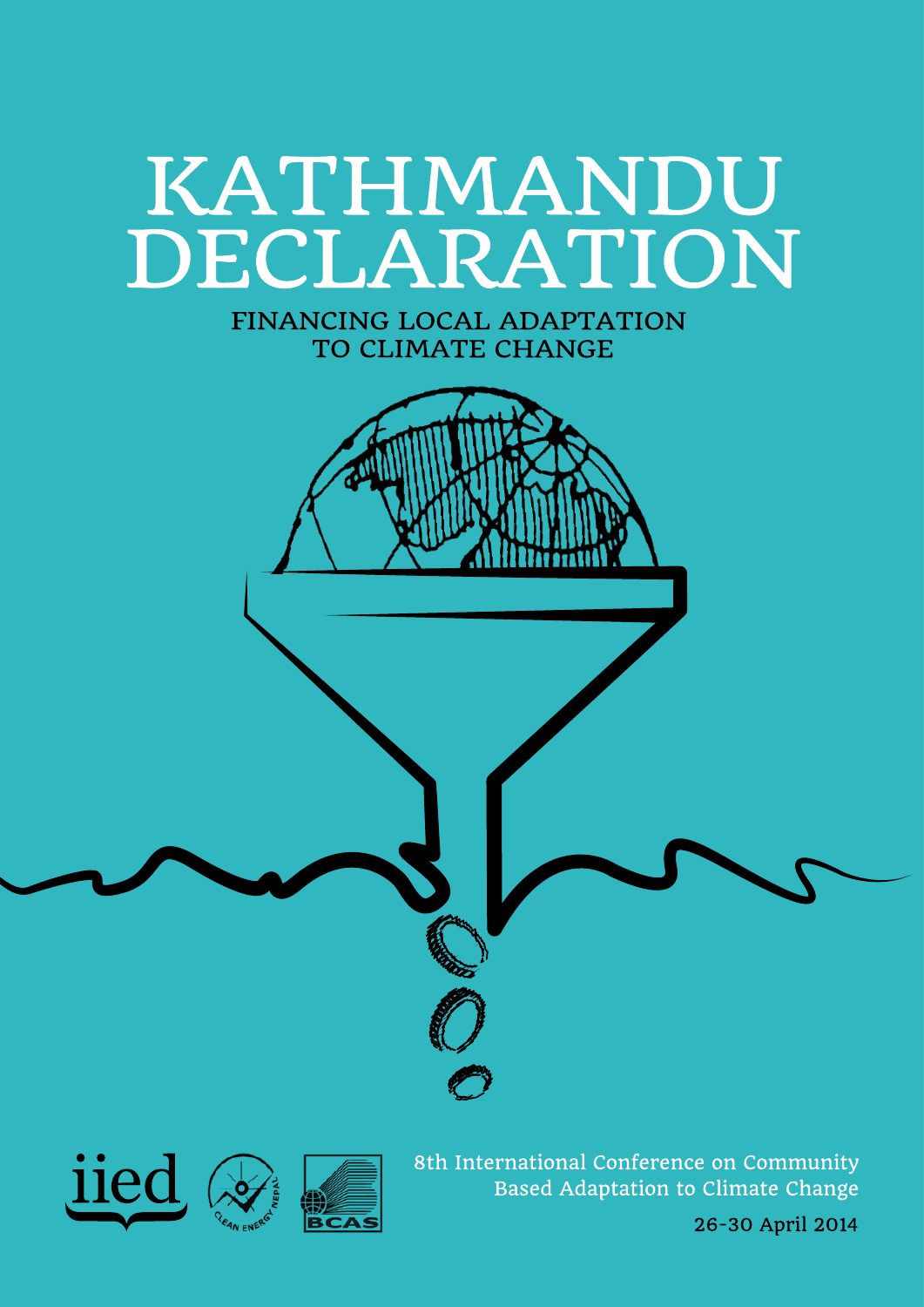## KATHMANDU DECLARATION

Financing local adaptation to climate change

We, representatives of a range of public, civil society, private, local, regional, international agencies, and governmental and non-governmental organisations meeting in Kathmandu, Nepal at the 8th International Conference on Community Based Adaptation (CBA) have come together to put forward the Kathmandu Declaration on Financing Local Adaptation to Climate Change.

We are committed to effectively financing and implementing CBA at the local level on the basis that climate change impacts are being felt particularly by the most vulnerable countries and communities who have contributed least to the climate crisis. We recognise that the level of ambition to mitigate emissions and finance adaptation and mitigation solutions to climate change is vastly insufficient to prevent dangerous anthropogenic interference with the climate system in a time-frame sufficient to allow adaptation and to ensure sustainable development.

We reiterate the provisions of all pertinent **including internationally agreed development**<br>coals: the Istanbul programme of action onned Nations Declaration on the Rights of<br>Indigenous Peoples; the Busan Partnership for Effective Development Co-operation; the 2010 Investor Statement on Catalyzing maladap existing international declarations related to sustainable development and climate change, goals; the Istanbul programme of action for LDCs, the Mauritius Plan of Action for SIDS; the Rio principles and conventions; International Covenant on Economic, Social, and Cultural Rights; the International Covenant on Civil and Political Rights; the United Nations Declaration on the Rights of Investment in a Low-Carbon Economy; and the Universal Declaration on Human Rights and emphasise the need to implement them in good faith, and subsequently call for a focused and human rights based approach to financing local adaptation to climate change. We recognise the contributions that at risk

communities to adapting to climate impacts as they hit, though recognise that this is not enough for them to fully cope with the impacts of climate change.

### **Shared principles to achieve community based adaptation**

We share common principles grounded in our own experiences and consistent with our respective goals, and call for adaptation finance to be based on the principles of equity, climate justice urgency, efficiency, effectiveness, adequacy, additionality, transparency, gender equity, accountability, inclusivity, participation, sustainability, as well as pro-poor, flexible, locally driven, long-term and based on sound scientific and indigenous knowledge, and human rights as well as democratic, participatory, and inclusive processes.

- Funding must reach local communities and target the most vulnerable. Financing local adaptation can only succeed if it is led by the most vulnerable and disadvantaged countries and communities, tailoring approaches to context-specific needs, and capitalising on communities' values and strengths.
- The needs and priorities of the most vulnerable and disadvantaged communities and groups, including the poor, women, children, youth, indigenous people, landless people, persons with disabilities, whose capacity should be strengthened to access resources for adaptation should be programmatically prioritised.
- Stakeholders must be able to access information about availability, deployment and utilisation of adaptation funding to ensure mutual accountability and transparency, including tracking financial flows at all stages.
- There is a need to guard against maladaptation. Strong environmental and social safeguards and robust multistakeholder consultation processes is required to ensure that adaptation interventions do not increase the vulnerability both within and across national borders, and limit the wellbeing and choices of future generations.

 $\blacktriangleright$  We are committed to effectively financing and implementing CBA at the local level on the basis that climate change impacts are being felt particularly by the most vulnerable countries and communities who have contributed least to the "<br>to effer<br>implem<br>level of

### **Strengthening international finance for local adaptation** climate crisis.<br> **The analytical strategy of the strategy of the strategy of the strategy of the strategy of the strategy of the strategy of the strategy of the strategy of the strategy of the strategy of the strategy of t**

Developed country governments must scale up public finance – a starting point for this would be a medium term finance target at the UNFCCC and its related protocols. Without adequate finance, the vulnerability will increase and adaptation will become more resource-intensive. Resource mobilisation and distribution of finance must be scaled up and accelerated. The Green Climate Fund must deliver on its promise for a 50-50 split between adaptation and mitigation over time, including through its result area on CBA.

International finance bodies, including the Green Climate Fund, should prioritise systemic and transformational change and channel funding to the local level, by scaling up successful practices and strategies into planning and implementation processes, including integrating with disaster risk reduction, humanitarian aid, conservation, development, forecast-based financing, as well as building the capacities of countries and communities to access and manage funds.

Funding should be needs-based and made available through enhanced direct access mechanisms by following equitable, simplified, and transparent processes, some of which is explicitly mentioned in the governing instrument of the Green Climate Fund.

Finance should be focused on building natural capital, climate-resilient work and livelihoods, community assets, urban as well as rural resilience, health, nutrition, technical capacity, institutional strengthening, and building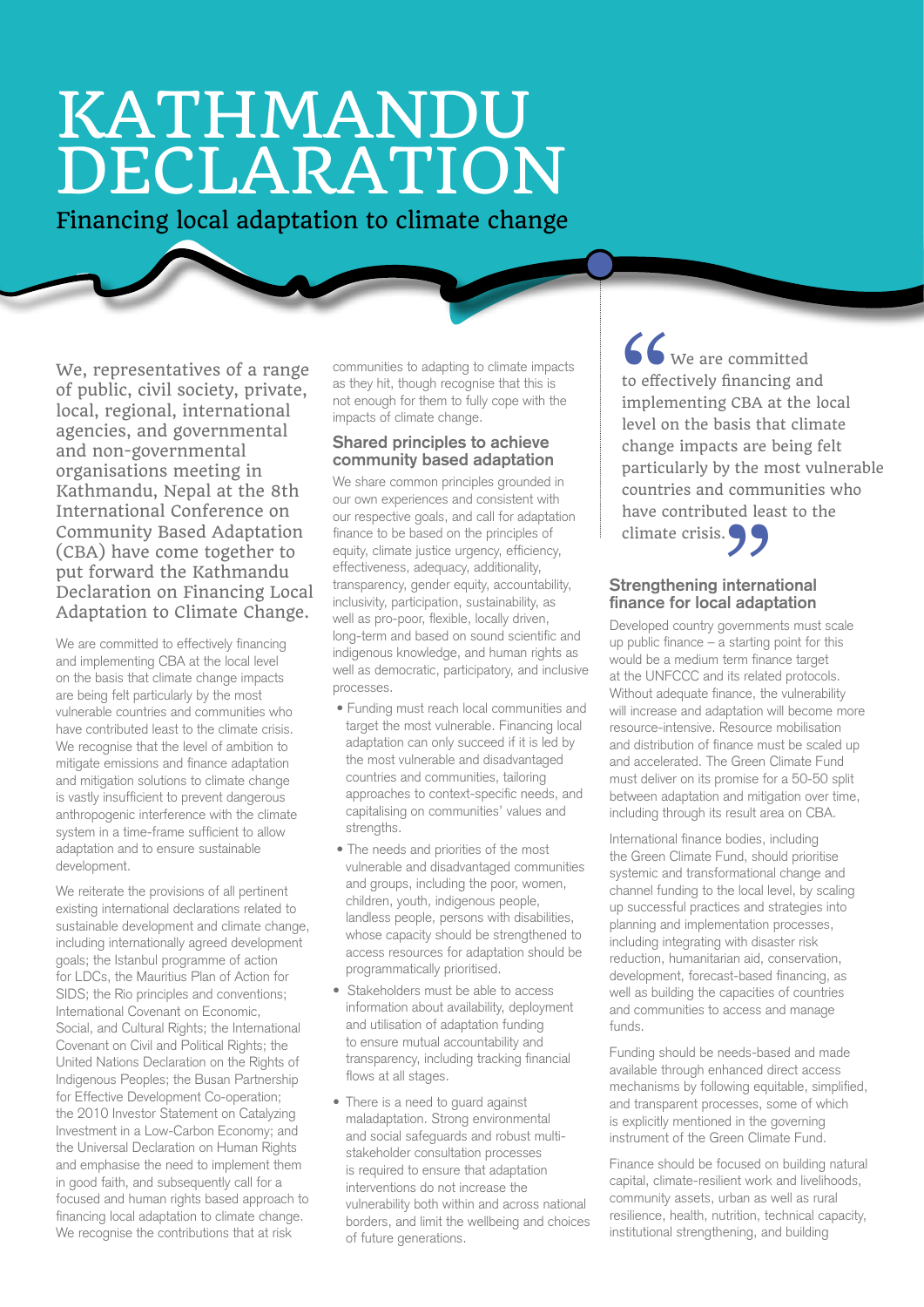$\blacktriangleright$  Funding agencies should have a Solon shared vision and consider a mechanism for pooling of funds, with a single platform to  $\begin{array}{c} \mbox{6} \\ \mbox{for } \mbox{po} \\ \mbox{avoid} \end{array}$ avoid duplication of activities.

resilience in basic services infrastructure, accounting for ecosystems services, and without compromising environmental integrity or national sovereignty.

Requirements for strong multi-stakeholder engagement processes and social and environmental safeguards are key for ensuring adaptation activities have full community ownership, not just national-level government ownership, and to ensure equity and inclusion and to enable targeted social protection. To be effective, adaptation finance must deliver not just resources, but also meaningful, inclusive public participation.

Funding agencies should have a shared vision and consider a mechanism for pooling of funds, with a single platform to avoid duplication of activities.

There is a need for inclusion and coordination of more organisations to widen the financial and knowledge base and deepen the impact of CBA activities. Greater inclusion of NGOs, IGOs, and governments will assist scaling up the overall volume of finance and the overall coverage of issues, including regional issues.

### **Strengthening national finance for local adaptation**

Governments should be the primary channel for adaptation finance, and should ensure coordinated public sector adaptation planning and implementation, sustainability, and accountability to local communities.

National climate change policy frameworks and budgets, and robust funding mechanisms that integrate different local adaptation needs should be achieved through a participatory policy development with clear provisions for the allocation of funds to the local level.

Significant investment in local government capacity building must be made and scaled up to develop the readiness to access and manage climate finance.

Countries' nationally designated authority for Green Climate Fund are encouraged to prioritise adaptation actions in consultation with national climate change coordination mechanisms, keeping in mind the importance of involving multi-stakeholder partnership.

 Requirements for strong multi-stakeholder engagement processes and social and environmental safeguards are key for ensuring adaptation activities have full community ownership. GC<br>
multi-<br>
proces<br>
envirc<br>
key fo **"** 



Image: Robin Wyatt

At least 50 per cent of all financing for adaption should be allocated to local level actions and local communities.

#### **Engaging non-state actors in local finance**

NGOs, CBOs and CMOs have an important role to play in supporting capacity building and technical guidance. Nation-states have a responsibility to their own citizens to ensure that funds are targeted to the local communities in their countries.

Private sector finance for CBA must be implemented in accordance with the needs and wishes of local communities. Local businesses and enterprises must be differentiated from large scale international private investors. From the perspective of financing local adaptation, the GCF's private sector facility should have as its primary role supporting local, domestic small and medium sized enterprises, including small-holder farmers.

Local businesses and enterprises can be empowered with access to commercial finance, information, appropriate low-cost technologies and social organisations, particularly in relation to food security, production, and sovereignty. Small scale domestic innovations in adaptation financing need to be promoted.

**To support implementation of the above principles and approaches, developed countries must urgently provide adequate finance in accordance with their international obligations. Community based adaptation is vital to our efforts to build a just and sustainable world.**